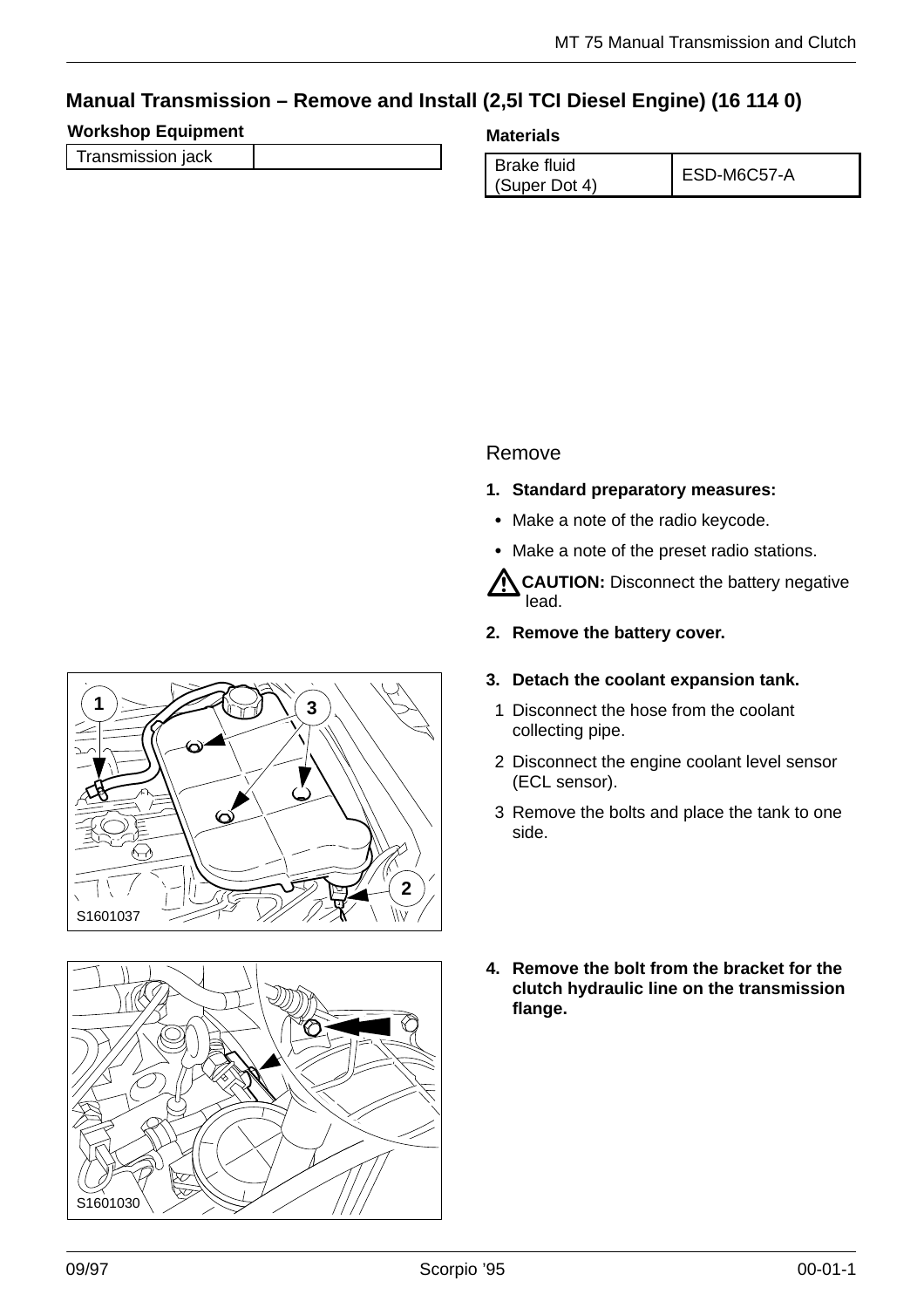



**5. Detach the turbocharger heat shield.**

Release the hoses from their clips.

**6. Detach the front exhaust pipe from the turbocharger.**

- **7. Raise the vehicle.**
- **8. Detach the rear engine undershield.**





**9. Detach the front axle transverse brace from the side member (two bolts on each side).**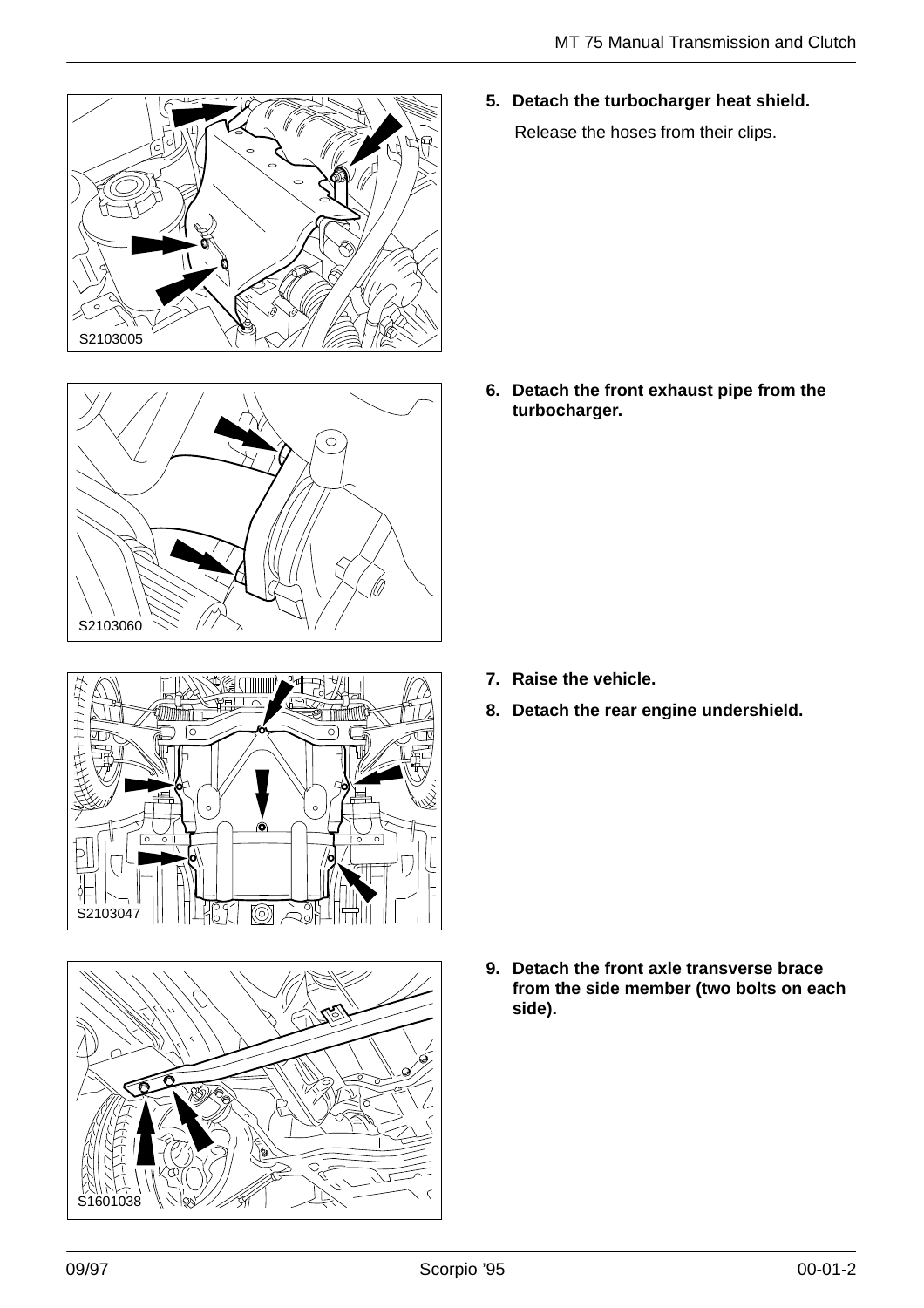

## **10. Remove the exhaust system.**

Unhook the exhaust system from the rubber mountings.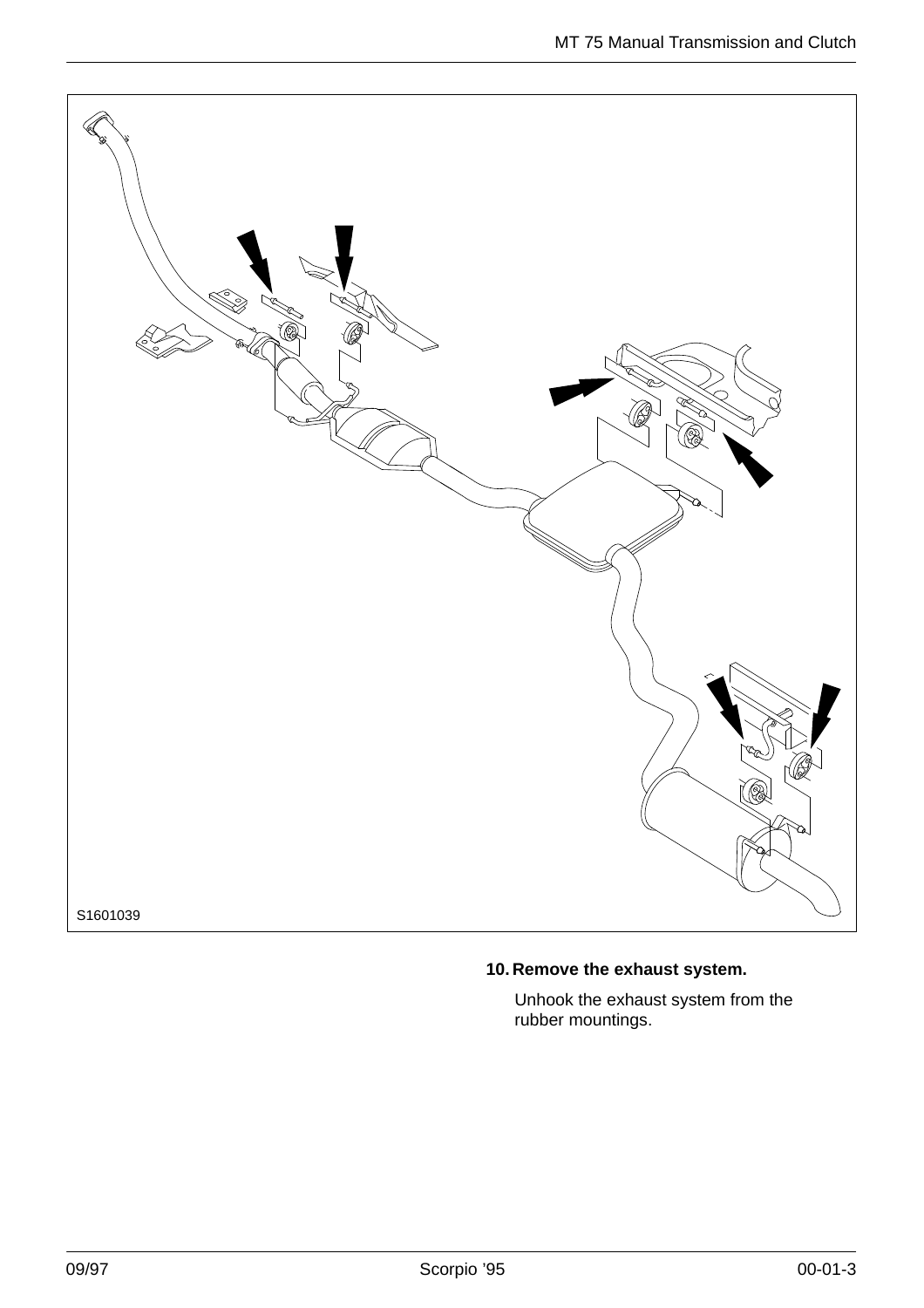![](_page_3_Picture_1.jpeg)

![](_page_3_Picture_2.jpeg)

![](_page_3_Picture_3.jpeg)

![](_page_3_Picture_4.jpeg)

#### **11. Detach the exhaust system heat shields.**

**NOTE:** Do not disconnect the driveshaft from the rubber coupling.

**12. Detach the driveshaft from the transmission.**

**CAUTION:** The driveshaft is precision-balanced by bolts of different lengths. Mark the position of the driveshaft and the bolts.

#### **13. Detach the driveshaft from the rear axle.**

**NOTE:** For vehicles built from Jan onwards. The transverse brace will not be installed from '96 onwards.

- 1 Detach the transverse brace from the rear axle.
- 2 Detach the driveshaft.

#### **14. Detach the driveshaft centre bearing.**

- 1 Slacken the bolts.
- 2 Unscrew the bolts.
- 2 Unscrew the bolts.<br>• Turn both brackets through 90°.

#### **15. Remove the driveshaft.**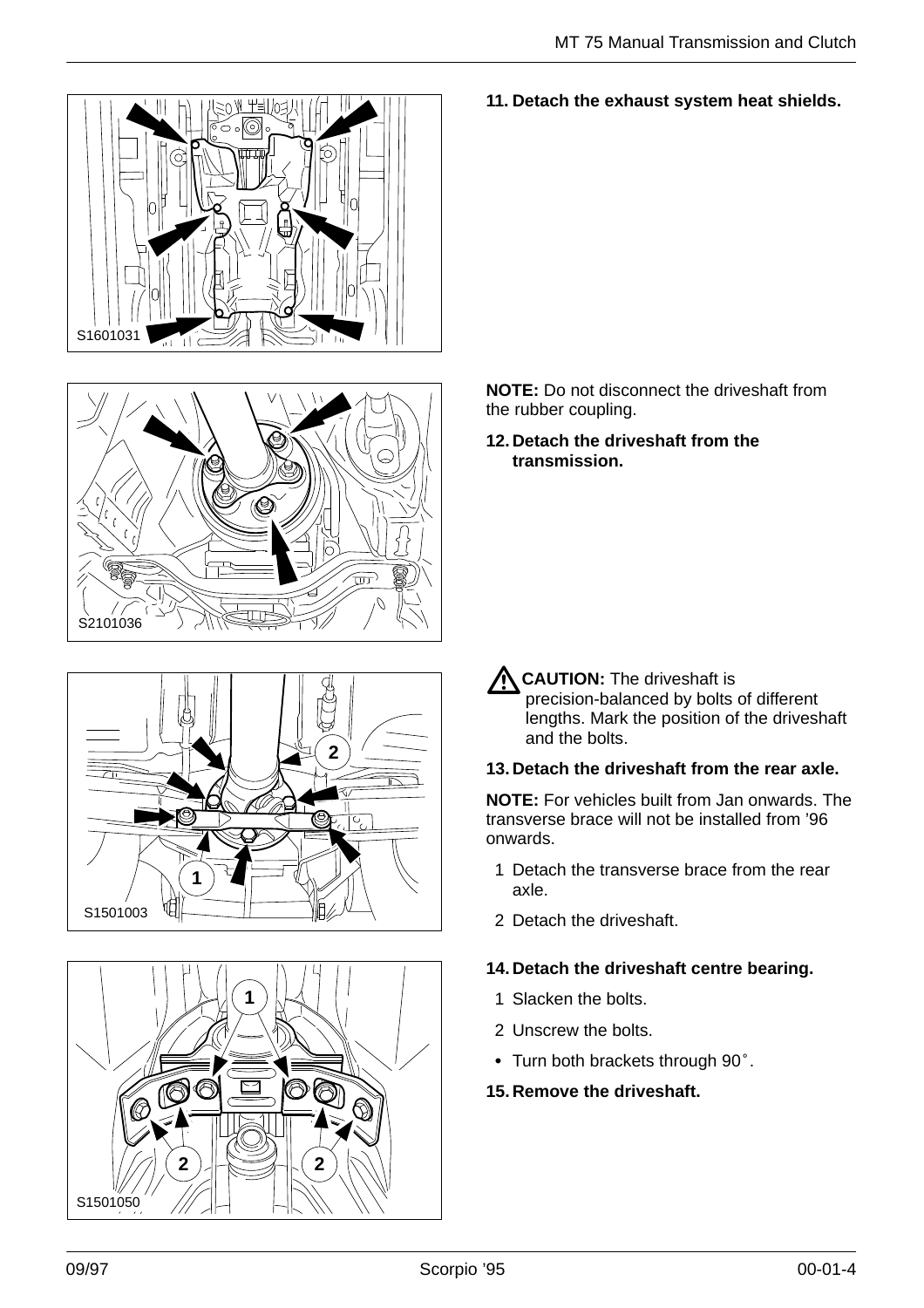![](_page_4_Picture_1.jpeg)

![](_page_4_Picture_2.jpeg)

![](_page_4_Picture_3.jpeg)

![](_page_4_Picture_4.jpeg)

**16. Detach the transmission crossmember.**

**17. Press the gearshift linkage out of the transmission.**

Raise the transmission slightly.

**18. Detach the gearshift support bracket from the transmission.**

**19. Hold the gearshift support bracket against the floor assembly and support it with a length of round steel rod.**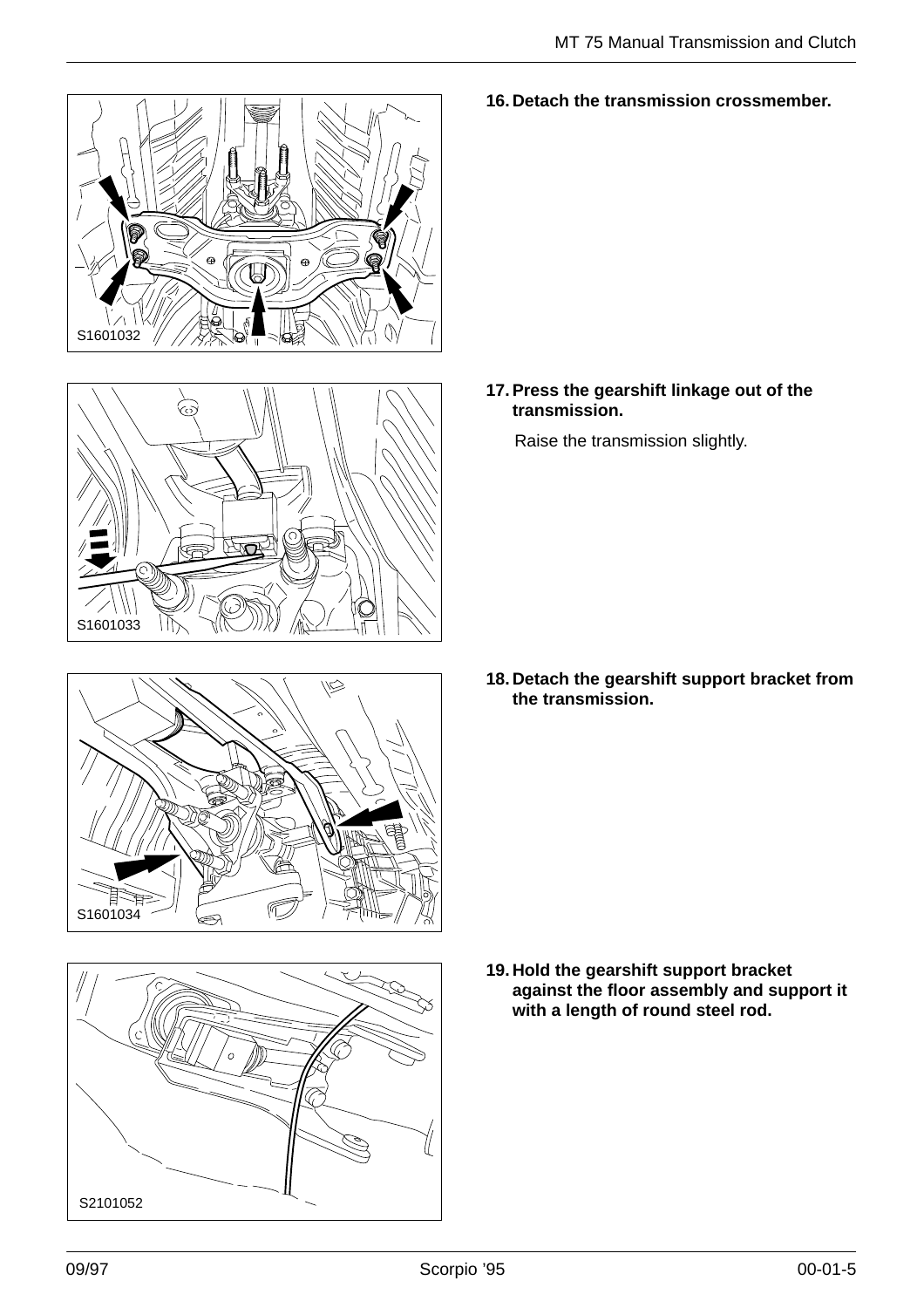![](_page_5_Picture_1.jpeg)

![](_page_5_Picture_2.jpeg)

![](_page_5_Picture_3.jpeg)

![](_page_5_Picture_4.jpeg)

#### **20. Disconnect the multiplugs.**

- 1 Reversing light switch.
- 2 Vehicle speed sensor (VSS).
- Unclip the wiring looms.

**21. Detach the heat shield bracket from the starter motor.**

- **22. Detach the starter motor from the transmission intermediate flange.**
	- 1 Disconnect the multiplug.
- 2 Open the cover and disconnect the positive lead.
- 3 Detach the starter motor and heat shield.

- **23. Disconnect the hydraulic line from the clutch.**
- $\blacksquare$  , and the contract of the contract of the contract of the contract of the contract of the contract of the contract of the contract of the contract of the contract of the contract of the contract of the contract of 1 Remove the clip from the quick-release coupling.
	-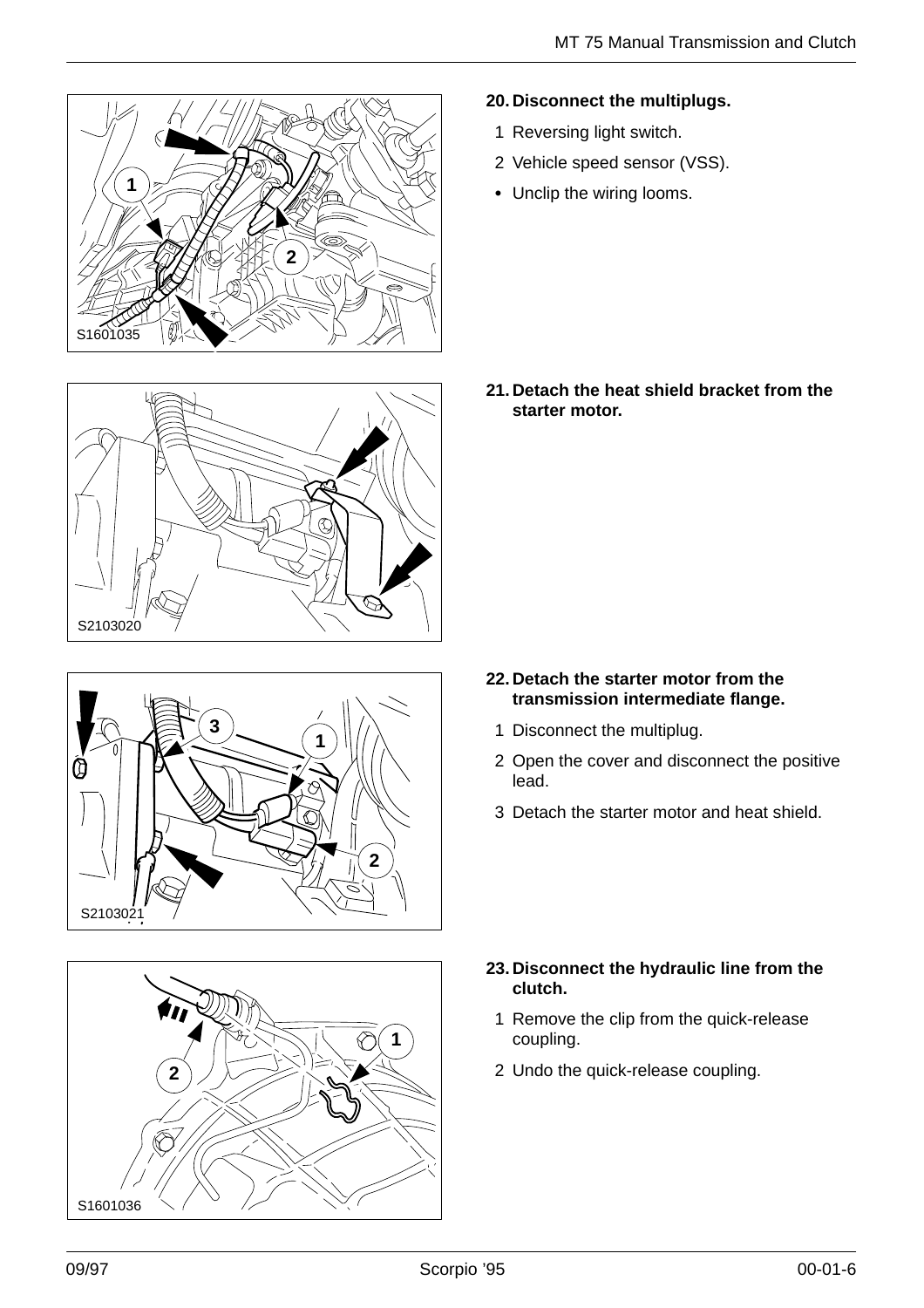![](_page_6_Picture_1.jpeg)

![](_page_6_Picture_2.jpeg)

![](_page_6_Picture_3.jpeg)

![](_page_6_Picture_4.jpeg)

- **24. Detach the transmission from the transmission intermediate flange.**
	- 1 Release the two bolts on the transmission mounting bracket.
- **K CAUTION:** Support the transmission on a transmission jack.
- 2 Remove the two bolts on the engine side.
- 3 Remove the bolts on the transmission side.

## Install

#### **25. Install the transmission.**

**5. Install the transmission.**<br>• Position the transmission at 90° to its installation position and turn it clockwise into its final position.

**NOTE:** Support the transmission.

- Screw in and tighten the flange bolts on the transmission side.
- **26. Screw in the flange bolts on the engine side.**
	- 1 Tighten the two bolts.
- 2 Tighten the bolts of the transmission mounting bracket.

**27. Connect the hydraulic line to the clutch.**

Fasten and lock the quick-release coupling.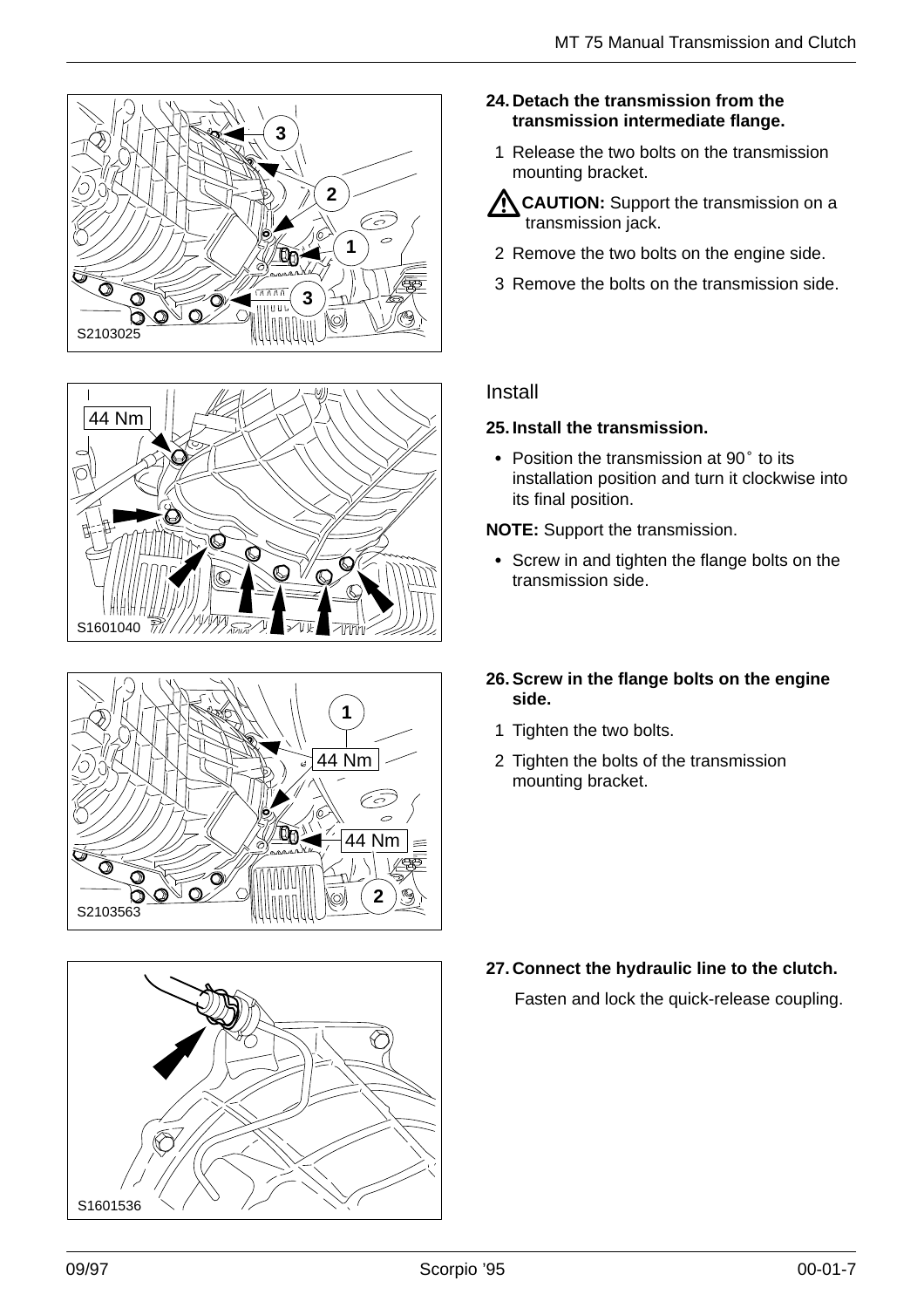![](_page_7_Picture_1.jpeg)

![](_page_7_Picture_2.jpeg)

![](_page_7_Picture_3.jpeg)

![](_page_7_Picture_4.jpeg)

- **28. Attach the starter motor to the transmission intermediate flange.**
	- 1 Fit the starter motor with the heat shield.
- 2 Connect the multiplug.
- 3 Connect the positive lead and press the cover on.

**29. Fit the heat shield bracket to the starter motor.**

- **30. Connect the multiplugs.**
	- 1 Reversing light switch
- 2 Vehicle speed sensor (VSS).
- Clip the wiring looms in place.

- **31. Attach the gearshift support bracket to the transmission.**
- 1 Locate the gearshift linkage in position and attach it to the coupling.
- 2 Tighten the two bolts to 11 Nm.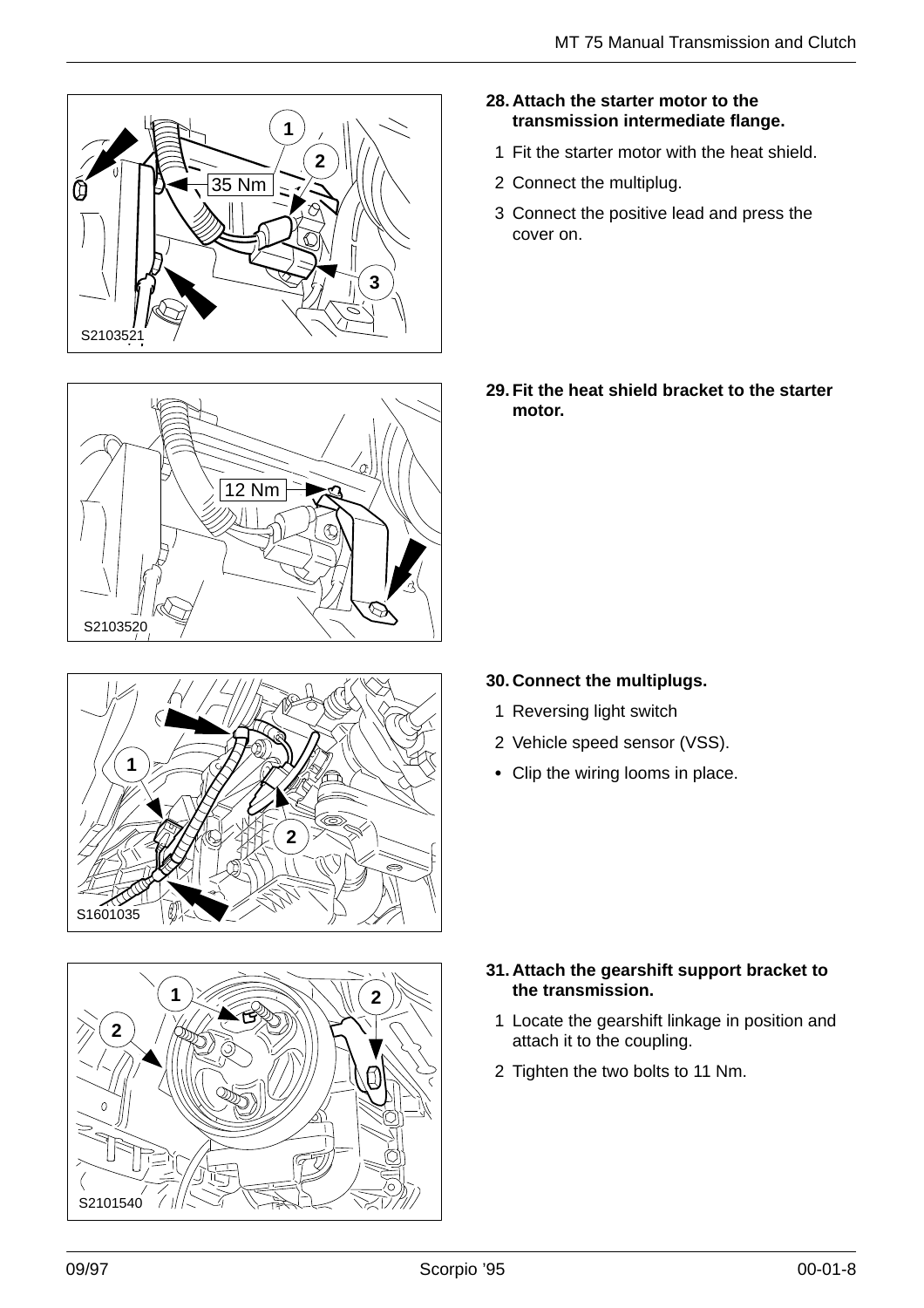**32. Attach the transmission crossmember.**

Remove the transmission jack.

**33. Attach the driveshaft to the transmission flange.**

**34. Fit the centre bearing loosely.**

**CAUTION:** The driveshaft is precision-balanced by bolts of different lengths. Mark the position of the driveshaft and the bolts.

# **35. Install the driveshaft (continued).**

1 Attach the driveshaft to the rear axle flange.

**NOTE:** For vehicles built from Jan onwards. The transverse brace will not be installed from '96 onwards.

2 Attach the transverse brace.

S1501503

49 Nm

7

**2**

S1501551

66 Nm

**1**

![](_page_8_Picture_13.jpeg)

![](_page_8_Picture_14.jpeg)

![](_page_8_Picture_15.jpeg)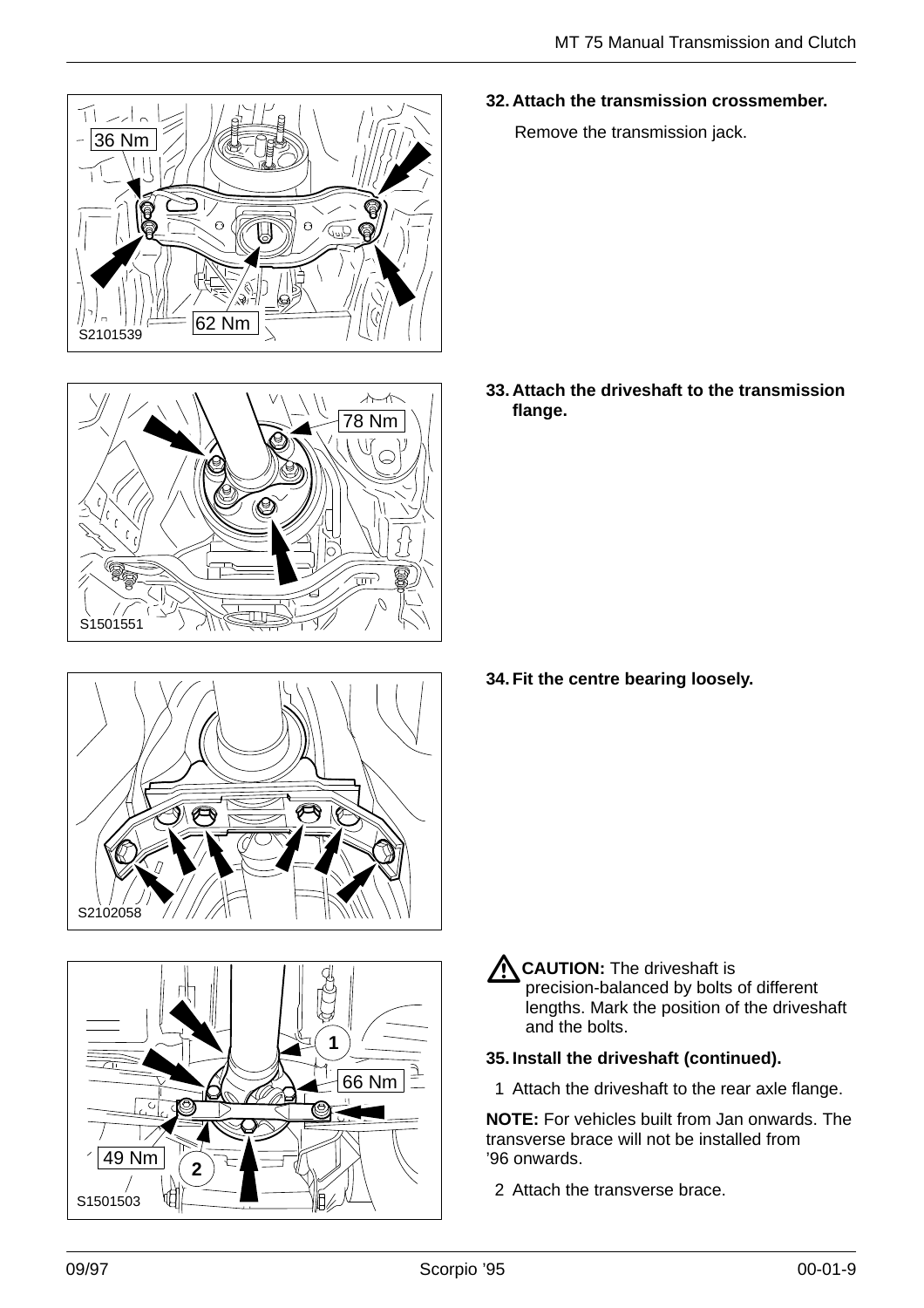![](_page_9_Picture_1.jpeg)

![](_page_9_Picture_2.jpeg)

**NOTE:** In each case a spacer washer must be positioned between the floor assembly and the centre bearing.

**36. Align the centre bearing free of stress and secure it.**

**37. Fit the exhaust system heat shields.**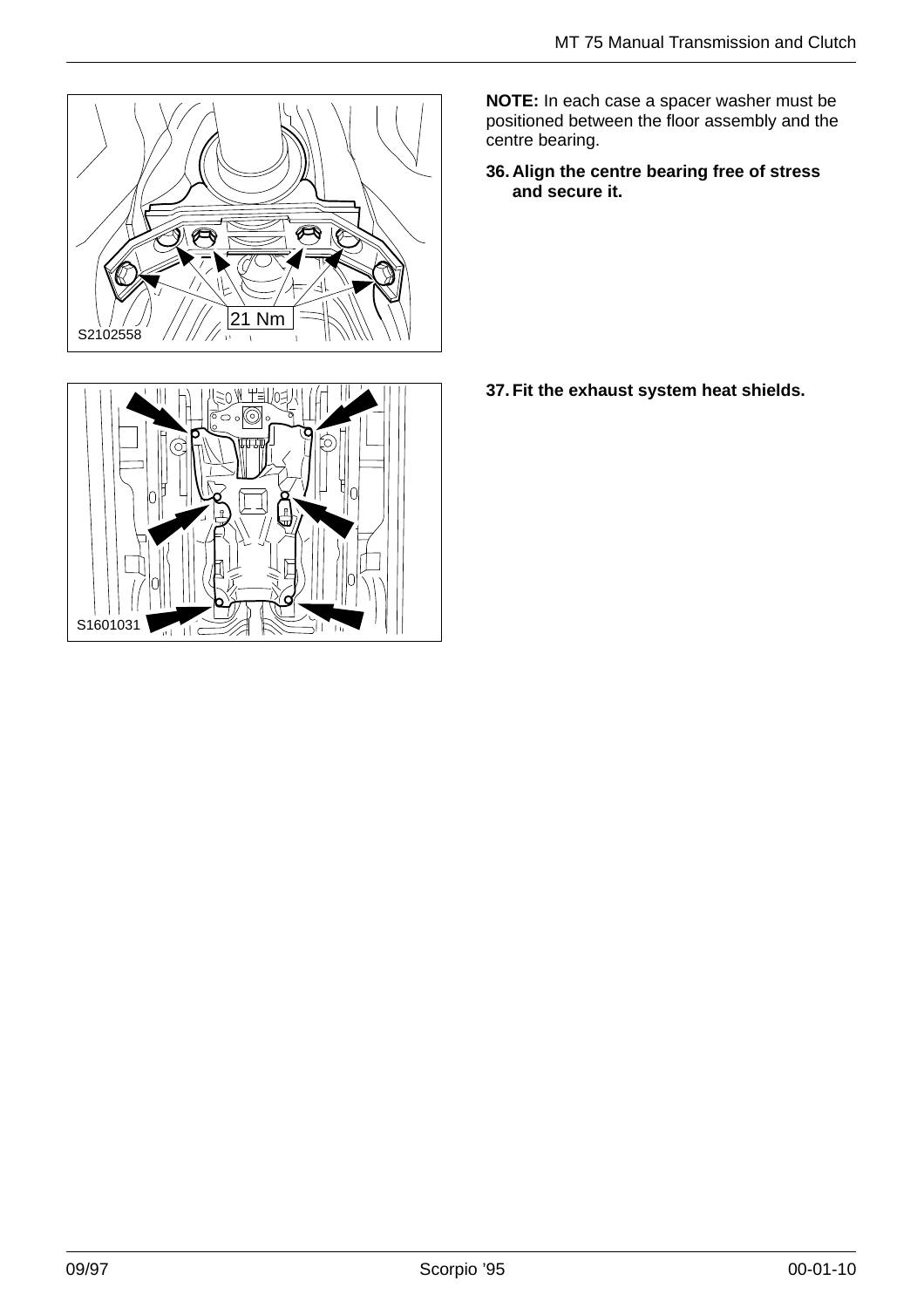![](_page_10_Picture_1.jpeg)

## **38. Fit the exhaust system.**

Hook the exhaust system into the six rubber mountings.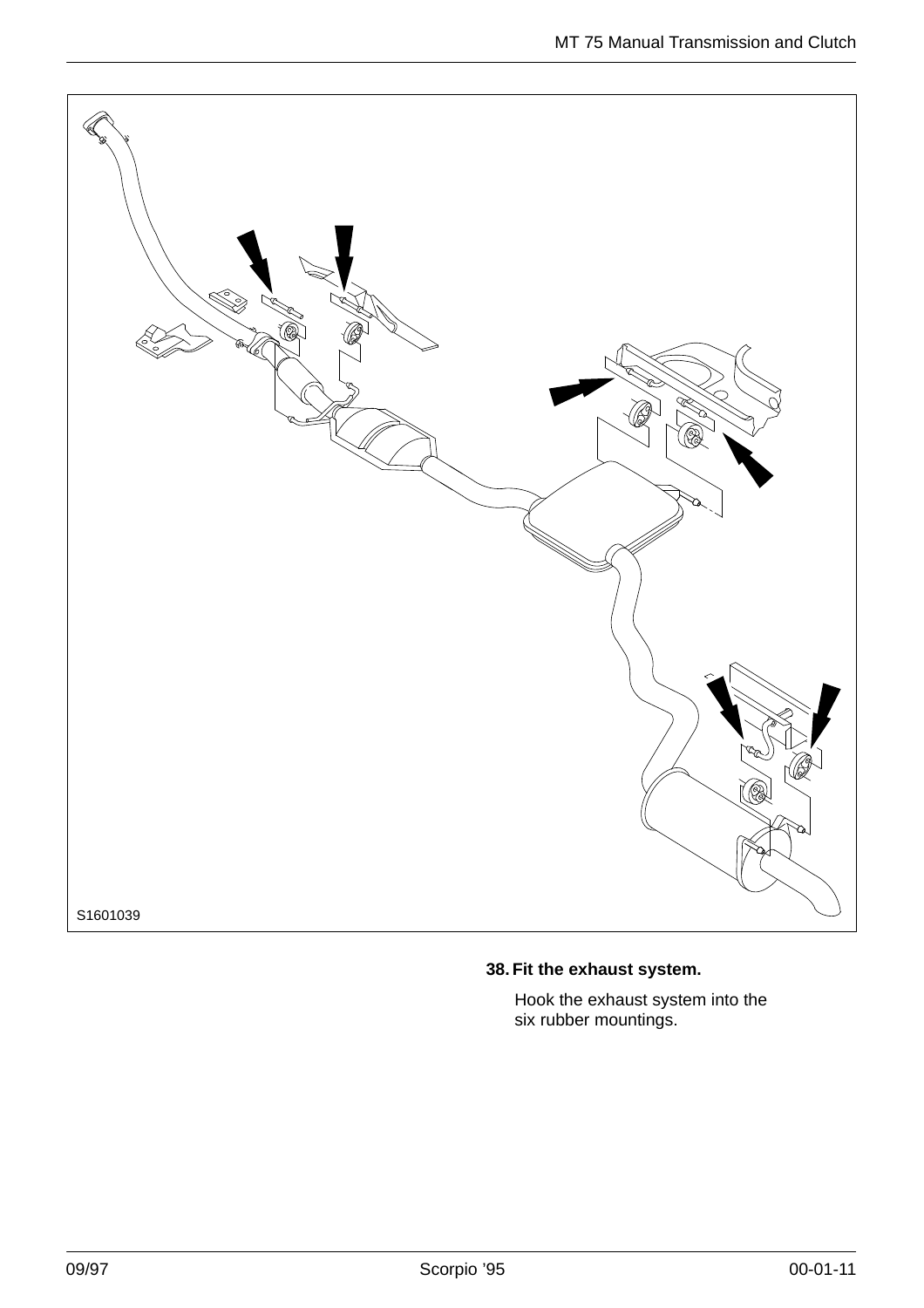![](_page_11_Picture_1.jpeg)

![](_page_11_Picture_2.jpeg)

 $\circ$ 45 Nm S2103560

![](_page_11_Picture_4.jpeg)

**39. Attach the front axle crossmember to the side members (two bolts on each side).**

**40. Fit the rear engine undershield.**

- **41. Lower the vehicle.**
- **42. Attach the front exhaust pipe to the turbocharger.**

**43. Fit the turbocharger heat shield.**

Clip the hoses in place.